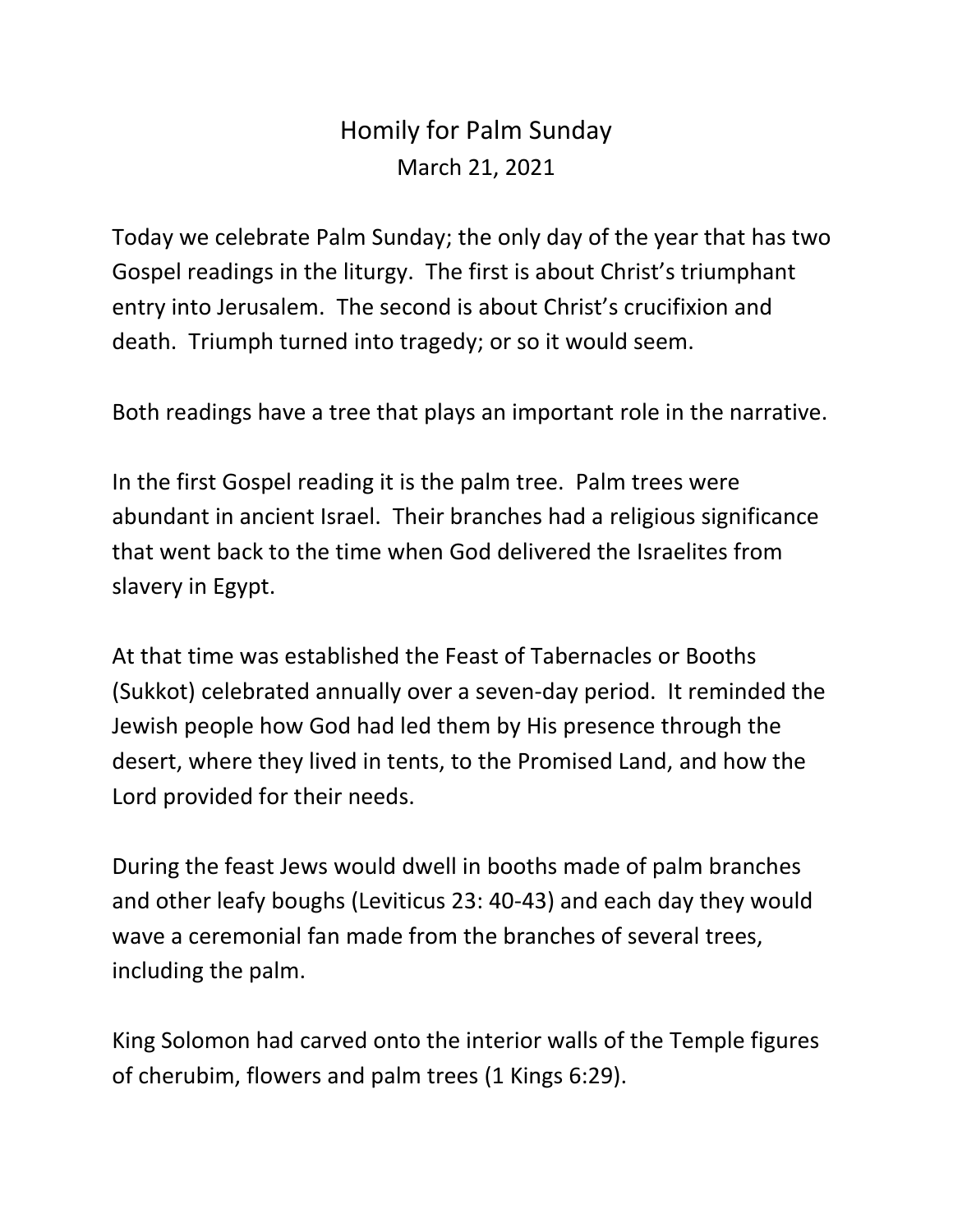After the successful Maccabean Revolt against the Seleucid Empire (mid-2<sup>nd</sup> century BC), the Jews celebrated the recapture of the fortress in Jerusalem by singing hymns, playing musical instruments, and carrying palm branches (1 Maccabees 13:51).

The palm branch symbolized God's care of His people and His liberation of them from their oppressors.

And so, when Jesus was nearing Jerusalem as the city prepared to celebrate the Passover, a great crowd gathered around Him shouting "Hosanna," laying their cloaks at His feet, and carrying palm branches. For they recognized Him as the Messiah sent by God to save them from their oppressors.

And they were right, He was their Messiah, the Christ, but the liberation He would bring was not from their latest conquerors but from the root of all human evil and separation from God: sin.

And so, we come to the second tree. The Tree of the Cross.

Both Acts 5:30 and 1 Peter 2:24 refer to the cross on which Christ was crucified as a "tree." Not that it was an actual tree – though made from the stalk of one – but what they are suggesting is that the wood of the cross is analogous to a tree. Why?

Maybe to draw our minds back to another tree, an ancient tree, mentioned in Genesis and located in the Garden of Eden (2:9; 3:22). In